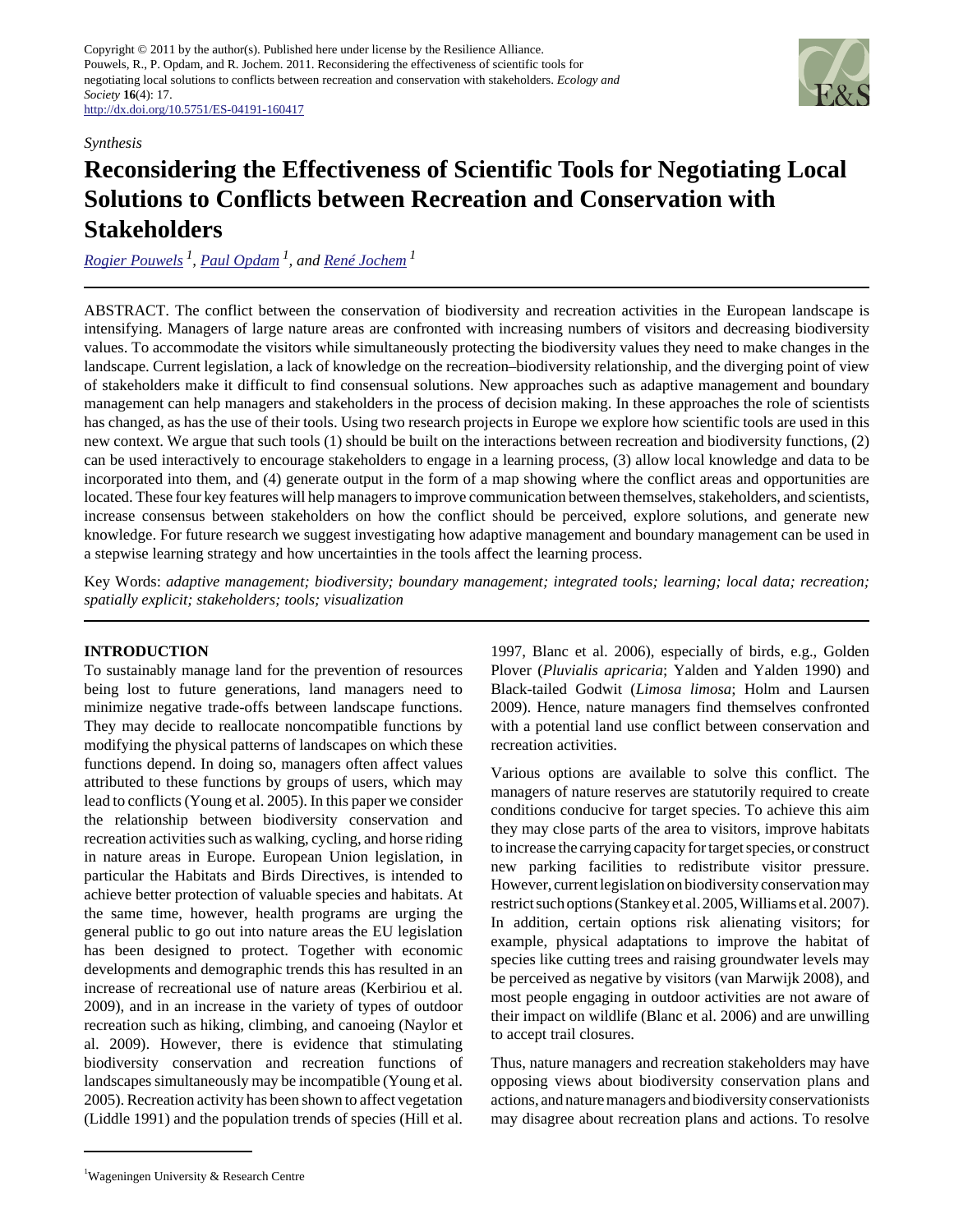this dilemma between recreational development and biodiversity conservation, scientists, policy makers, local managers, and user groups must together seek a solution (Cash et al. 2003). Scientists can contribute to conflict management by providing objective information (Young et al. 2005) and helping to justify management plans and actions (McCool et al. 2007). However, they are hampered by a shortage of knowledge, the inadequacy of their approaches, and the inaccuracy of their tools (Sutherland 2007; S. McCool, *unpublished manuscript,* [http://umontana.academia.edu/Steve](http://umontana.academia.edu/SteveMcCool/Papers/395214/Outdoor_Recreation_in_the _New_Century_Frameworks_for_Working_Through_the_Challenges) [McCool/Papers/395214/Outdoor\\_Recreation\\_in\\_the](http://umontana.academia.edu/SteveMcCool/Papers/395214/Outdoor_Recreation_in_the _New_Century_Frameworks_for_Working_Through_the_Challenges)

New Century Frameworks for Working Through the Challenges ). The major gaps in knowledge concern visitors' spatial use of nature areas (Gimblett and Skov-Petersen 2008), the impact of visitors on biodiversity values at the landscape scale (Cole 2006, Sutherland 2007), and the effectiveness of measures to influence the trade-off between biodiversity conservation and recreational use (Wilhere 2002, Cole 2006). Despite having shortcomings, scientific tools such as knowledge systems, simulation models, and agent-based models have proved to be helpful in recreation management (Cole 2005, Gimblett and Skov-Petersen 2008). They have not only helped elucidate current visitor use and find management alternatives that better accommodated recreation–biodiversity combinations, but have also been important for communicating the implications of decisions (Cole 2005, McCool et al. 2007, Gimblett and Skov-Petersen 2008).

However, in the context of the emerging knowledge society (Nowotny et al. 2001), the effectiveness of such tools needs reconsideration. The role of science as a credible provider of irrefutable knowledge is being questioned (Hanssen et al. 2009). Stakeholders are becoming more involved in deciding about land use issues (Young et al. 2005) and often have a good knowledge of local history and conditions. Compared with scientists these stakeholders have opposing opinions about what should or should not be considered as a problem (Cole 2006, Fry et al. 2007) and know how to use the law to their advantage to preclude changes they consider undesirable. They exploit the uncertainties inherent in scientific tools when arguing their case (McCool et al. 2007) and question the credibility of the tools, even those built in accordance with quality standards (e.g., Refsgaard and Henriksen 2004, Brown 2006). In this paper, we therefore reconsider the effectiveness of current scientific tools in recreation–biodiversity conflict management as a part of a learning strategy of facilitation and pacification (Hanssen et al. 2009). We will identify the requirements of scientific tools for conflict management in the conceptual framework of adaptive management (McCool et al. 2007, Williams et al. 2007) and boundary management (Cash et al. 2003), and will illustrate their importance by drawing upon a recent application in a research project in northwest Europe.

## **NEW RECREATION MANAGEMENT APPROACHES**

The recreation–biodiversity conflict is complicated by high levels of uncertainty and lack of consensus among parties about how to combine the conflicting landscape functions in nature areas (Young et al. 2005). To solve this type of conflict, two strategies have been proposed (Hanssen et al. 2009). The first, the pacification strategy, entails conducting research to decrease uncertainties, with the aim of enhancing consensusbuilding about solutions. The second, the facilitation strategy, entails building consensus about beliefs, ambitions, and directions of solutions before starting research to decrease the uncertainties. Managers can opt for the pacification strategy by following an adaptive management approach, and the facilitation strategy by following a boundary management approach (Fig. 1).

**Fig. 1.** Managing the recreation–biodiversity conflict with the frameworks of adaptive management and boundary management. Figure modified from Hanssen et al. (2009).



Adaptive management is an appropriate approach in the event that the involved parties are in agreement about the nature and extent of the problem, although it is uncertain whether the chosen measures will be effective because of uncertainty in knowledge or unpredictability of the system response (Williams et al. 2007). Influencing recreation behavior has highly uncertain outcomes (Cole et al. 1987, Cole 2006), and recreation–biodiversity relationships are poorly understood (Sutherland 2007). Under these conditions, adaptive management provides a proper approach to deal with uncertainty. In using scientific tools, their uncertainty needs to be known.

However, adaptive management is not designed to resolve conflicts about management objectives (Williams et al. 2007). In biodiversity–recreation interactions, there is often disagreement about the problem. In most cases recreation does not lead to direct death of individual animals; what makes it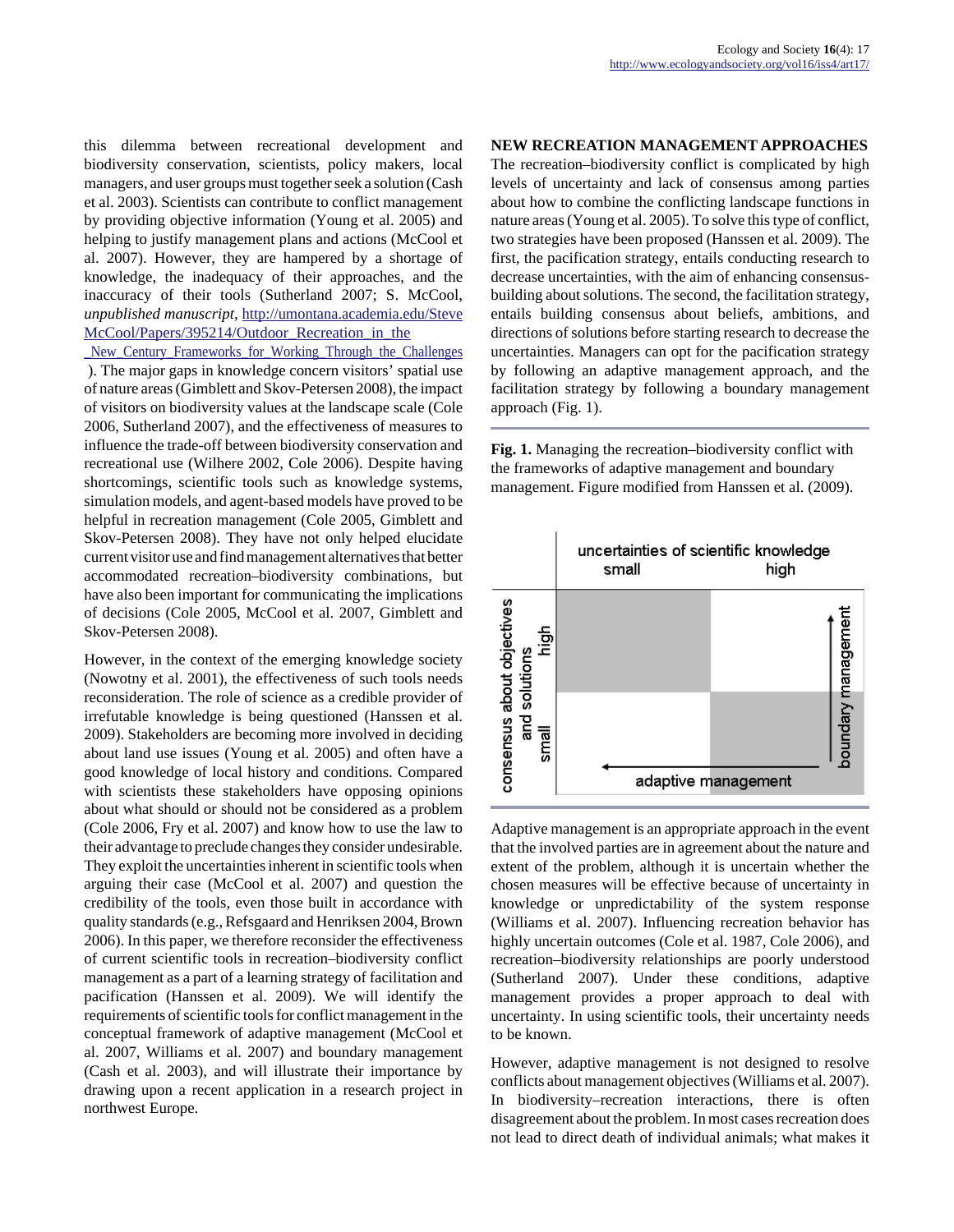hard for recreation stakeholders to accept is that populations might be at risk because of high levels of visitors. In the event that the nature and the cause of a conflict is in debate, and at the same time the degree of uncertainty about effective solutions is high, the management strategy needs to be based on communication, translocation, and mediation (Cash et al. 2003). This so-called boundary management is considered an appropriate approach if the agreement on the impact of management options is low. Cash et al. (2003) proposed that in using scientific tools to transfer information, credibility, saliency, and legitimacy of information are critical factors to enhance.

Current recreation management approaches often show characteristics of adaptive management (Nilsen and Tayler 1997, McCool et al. 2007). Scientific tools are used to compare the possible effect of alternative solutions. In contact with stakeholders, these tools are typically used in a one-way direction to inform stakeholders about changes in management. However, boundary management requires that stakeholders are actively involved in the development and use of scientific knowledge and tools. Knowledge held by stakeholders is regarded as a valuable part of the knowledge base that should be shared in a common process of fact finding and design of solutions, and to decrease uncertainty. There is therefore a need for tools that can support both adaptive management and boundary management, developed in accordance with the demands of transdisciplinary research (Thompson Klein 2004). We propose using four guiding principles for this.

First, the tools must be able to cross the boundary between recreation and biodiversity. They must therefore be built around the recreation–biodiversity relationship and distinguish between parts of the relationship that are objective, e.g., the measured distances birds fly when disturbed by a visitor, and those that are subjective, e.g., the species chosen as a conservation target (Termorshuizen and Opdam 2009). The tools need to have "the right control knobs," which are compatible with the type of management action that managers can take.

Second, scientific tools must be able to support the engagement of stakeholders in a process of learning about the system and how recreation and biodiversity are interrelated (Margerum 2002). The tools need to be helpful in moderating the participation of stakeholders in the process in an interactive way, so that scientists, stakeholders, and managers can learn from one another. The participation of all actors in shared meetings will help actors on opposing sides to understand the relationship between recreation and biodiversity functions and how this relationship is related to each other's values (Lamers et al. 2010).

Third, the tools must be accepted as credible and legitimate in the local context (Cash et al. 2003) by both managers and stakeholder groups. Therefore the tools should be able to incorporate local knowledge and to be adjusted to improve their match with local conditions. Local knowledge could fill in knowledge gaps in the tool, and by experimenting with them local users may learn to discover the structure of the tools and the underlying assumptions, and thereby become able to judge the appropriateness of the tools for their case and their interests.

Fourth, tools should guide toward solutions by providing room to maneuver between possibilities and constraints (Horlick-Jones and Sime 2004). The tools should support the negotiating actors in finding a new design that solves the problem, takes full advantage of the opportunities of the area, and is socially acceptable. The tools should be capable of generating local maps showing these opportunities and conflicts.

We summarize these demands as the following four key features:

- **1.** The tool is built on the relationship between recreation and biodiversity functions;
- **2.** The tool can be used in an interactive way in a learning process to clarify the conflict;
- **3.** The tool can be made context-specific with local data and knowledge;
- **4.** The tool is based on spatially explicit relationships and its output is a map showing where measures can be taken.

# **USING SCIENTIFIC TOOLS IN THE RECREATION– BIODIVERSITY CONFLICT**

To demonstrate and to discuss the importance of the four key features we will describe our experience with the use of scientific tools in a recent research project. The PROGRESS project took place from October 2003 until October 2007 (see [www.forestry.gov.uk/forestry/infd-6aqeua\)](http://www.forestry.gov.uk/forestry/infd-6aqeua). The research was conducted in the New Forest, which covers > 57,000 ha west of Southampton, UK. Centuries of grazing by deer and livestock, coupled with human management shaped the forest into a combination of heathland, ancient woodland, mire systems, grassy plains, and coniferous and deciduous enclosures. As part of the Natura 2000 network in Europe the New Forest is protected by the Habitat Directive (Council Directive 92/43/EEC) and the Bird Directive (Council Directive 79/409/EEC). These nature conservation legislations should safeguard natural values and stop the decline of biodiversity in the EU. Both directives also state that measures taken for this protection should take into account economic, social, recreational, and cultural requirements. For the New Forest recreation is important because it supports economically significant tourism industries in its surroundings. Over the last three decades the New Forest has experienced a significant rise in visitor numbers, and the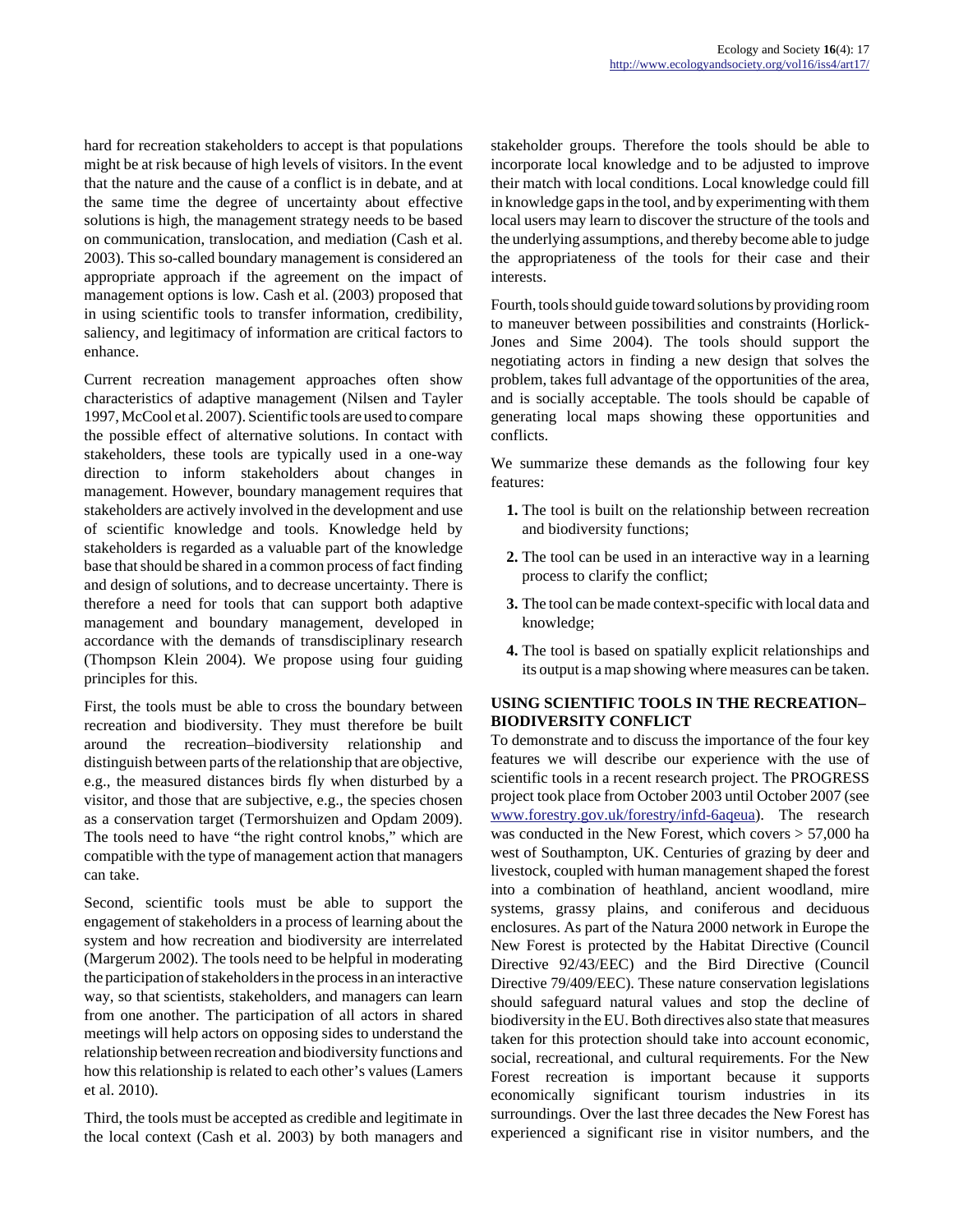**Fig. 2.** Example of management tool containing scientific tools for recreation and for biodiversity (adapted from Pouwels et al. 2008). The inputs are GIS maps containing landscape characteristics and attributes managers can control. The outputs are indicators that can be linked to objectives. The black arrow between the recreation tool and the biodiversity tool indicates the ecological footprint of recreation. The grey arrows indicate possible interactions between biodiversity values and recreation that have not yet been integrated, like the added value of a singing Sky Lark (*Alauda arvensis*) for visitors.



estimation of more than 13.5 million visitors each year could pose a serious potential threat to the biodiversity of the area. As a result the land managers are looking for solutions together with scientists, local experts, and local stakeholders (Colas et al. 2008). The Forestry Commission consults a local stakeholder network about its activities.

In the PROGRESS project we built on this network. Apart from informing the public and trying to influence their behavior, the project organized a dialogue with a panel of 23 stakeholders to use local knowledge in finding solutions for nature–recreation conflicts and guide the direction of the project actions. These stakeholders represent different interest groups, e.g., local councils, conservation groups like The Royal Society for the Protection of Birds (RSPB), and recreational user groups (Table 1). The Verderers have a specific role among the stakeholders because they share the responsibility for the management of the New Forest together with the Forestry Commission. The Verderers derive their offices, powers, and responsibilities from the Act of Parliament in 1877 and are elected by the county. In meetings they were represented by up to three people. For the Forestry Commission the local input of the stakeholders is vital in sharing many management decisions and in fostering a more comprehensive understanding of forest issues and just as importantly, other peoples' views (see [www.forestry.gov.uk/](http://www.forestry.gov.uk/forestry/INFD-6A5LAC) [forestry/INFD-6A5LAC\)](http://www.forestry.gov.uk/forestry/INFD-6A5LAC). The role of the scientists involved was to facilitate and mediate. The team consisted of a social scientist, a conservation scientist, and a model engineer. Also

a local scientist played an important role. He was an employee of the Forestry Commission and could therefore be regarded as a stakeholder.

During the project the role of the stakeholders in the New Forest took many forms (Lamers et al. 2010) and varied between meetings. According to the IAP2 Spectrum developed by the International Association for Public Participation (Ritzema et al. 2010) the role of the stakeholders evolved during the project from being informed to full decision making. At the start of the project the choice for the tools was made by the scientists and the managers and the stakeholders were informed. The stakeholders were consulted when conflicts between recreation, e.g., walking and cycling, and biodiversity, e.g., protected bird species, might occur and on how they could be solved. This consultation resulted in proposals for the locations of pilot actions the managers could implement like closing car parks, closing car parks only during breeding season, improving habitats of wader species, increasing awareness of visitors by signs of the sensitive areas, and rerouting the path network. The proposals combined the stakeholders' local knowledge of the area with scientific knowledge in such a way that site specific solutions could be found. The scientific tools were used to predict the effects of the proposed pilot actions on recreational values and biodiversity values. Predictions of the impact of pilot actions were shown on maps and discussed at public engagement events. During these events inhabitants of the area sometimes backed up the results and sometimes they disagreed. Finally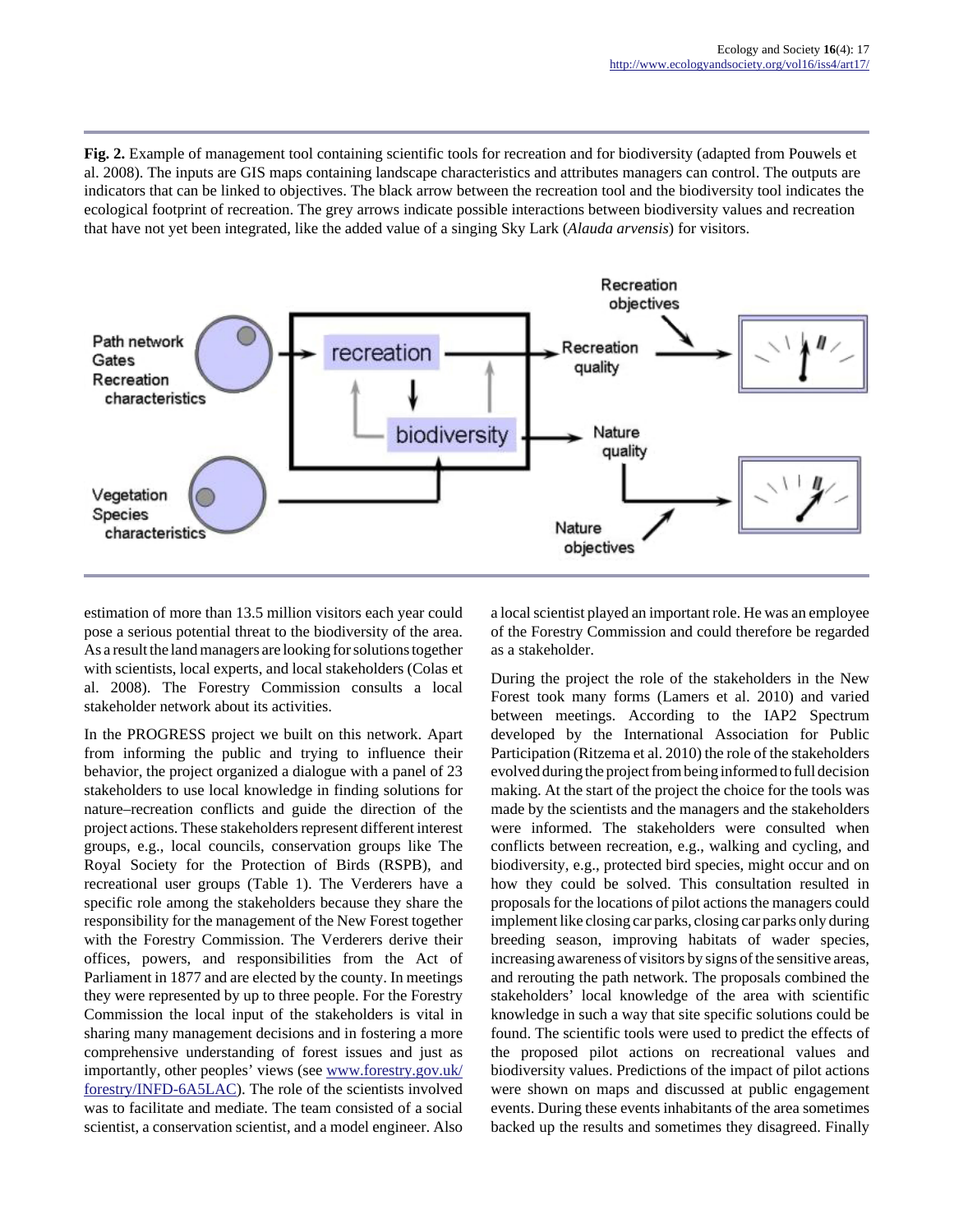| Stakeholder                           | Website                                             | Description                                                                                                                         |
|---------------------------------------|-----------------------------------------------------|-------------------------------------------------------------------------------------------------------------------------------------|
| <b>Beaulieu Settled Estate</b>        |                                                     | Private estate in the New Forest                                                                                                    |
| <b>British Horse Society</b>          | www.bhs.org.uk                                      | The UK's largest equestrian charity with over 60,000 members                                                                        |
| Camping and Caravanning               | www.campingandcaravanningclub.                      | The oldest and largest camping club in the UK, offering Club sites                                                                  |
| Club                                  | co.uk                                               | across the country                                                                                                                  |
| Countryside Agency<br>Natural England | www.defra.gov.uk/crc/<br>www.naturalengland.org.uk/ | UK public body working to improve the quality of the countryside<br>Government agency set up by the Department of Environment, Food |
|                                       |                                                     | and Rural Affairs to conserve wildlife, geology, and wild places in                                                                 |
| Hampshire County Council              | www.hants.gov.uk                                    | England<br>Regional Government office                                                                                               |
| Hampshire Wildlife Trust              | www.hwt.org.uk                                      | Wildlife charity for Hampshire and the Isle of Wight                                                                                |
| Livery Representative                 |                                                     | Representing local livery yards and small riding stables                                                                            |
| <b>National Trust</b>                 | www.nationaltrust.org.uk                            | Charity working toward conserving the UK's countryside and                                                                          |
|                                       |                                                     | heritage through protecting the environment                                                                                         |
| New Forest Commoners'                 | www.newforestcommoners.co.uk                        | Organization that supports the rights of New Forest commoners to                                                                    |
| Defence Association                   |                                                     | turn their stock out on the open Forest                                                                                             |
| New Forest District                   | www.nfdc.gov.uk                                     | Local Government office                                                                                                             |
| Council                               |                                                     |                                                                                                                                     |
| New Forest Equestrian                 | www.nfed.co.uk/nfea.htm                             | Organization working toward preserving the tradition of freedom to                                                                  |
| Association                           |                                                     | ride in the New Forest                                                                                                              |
| <b>New Forest Access Forum</b>        | www.newforestnpa.gov.uk/looking-                    | Advisory body of New Forest professionals looking to improve                                                                        |
|                                       | after/new-forest-access-forum                       | access to the countryside                                                                                                           |
| <b>NEWFORCE</b>                       | www.newforce.org.uk/                                | New Forest off-road cycling club                                                                                                    |
| New Forest Association of             |                                                     | An association that represents the interests of the local councils based                                                            |
| <b>Local Councils</b>                 |                                                     | in the Forest                                                                                                                       |
| <b>National Park Authority</b>        | www.newforestnpa.gov.uk/                            | An association of selected members that act in the interests of the                                                                 |
|                                       |                                                     | <b>New National Park</b>                                                                                                            |
| New Forest Dog Owners'<br>Group       | http://www.newforestdog.org.uk/                     | Organization working toward the rights of dogs and their owners in<br>the New Forest                                                |
| New Forest Tourism                    |                                                     | A group consisting of all the local tourism providers                                                                               |
| Association                           |                                                     |                                                                                                                                     |
| <b>New Forest Association</b>         | www.newforest-online.co.uk/                         | An independent organization dedicated to protecting the traditional                                                                 |
|                                       |                                                     | character in the New Forest                                                                                                         |
| Ramblers' Association                 | www.ramblers.org.uk                                 | UK charity looking after footpaths and the countryside for walkers                                                                  |
| <b>RSPB</b>                           | www.rspb.org.uk                                     | UK charity working to secure a healthy environment for birds and                                                                    |
|                                       |                                                     | wildlife                                                                                                                            |
| <b>SUSTRANS</b>                       | www.sustrans.org.uk                                 | A charity that encourages people to walk, cycle, and use public                                                                     |
|                                       |                                                     | transport                                                                                                                           |
| Verderers                             | www.verderers.org.uk                                | A statutory body that shares the management of the New Forest with                                                                  |
|                                       |                                                     | the Forestry Commission                                                                                                             |

**Table 1.** Stakeholders involved in the PROGRESS project in alphabetic order. Together with the Forestry Commission they discussed the management alternatives and made decisions about the pilot actions.

the stakeholders decided to agree with four of the proposed pilot actions and disagree with one.

## **Integrating the recreation tool and biodiversity tool**

To be salient, the tools must clarify the recreation–biodiversity relationship in a way that opens up perspectives for action (Sutherland 2007). The integrated recreation–biodiversity tool enables managers to model the functional relationships between the attributes they can control in one domain and the outcomes they seek in the other domain. In the project, the recreation tools had to evaluate the impact of changes in the path network, parking lots, and recreation characteristics on recreation patterns and objectives. The biodiversity tool had to evaluate the impact of changes in the recreation patterns and vegetation structure on habitat quality for species and biodiversity objectives. In other words, the managers had to be able to make minor adjustments using the right "tuning knobs" (Fig. 2).

Because the interaction between recreation and biodiversity is often the main source of conflict, the way this interaction is implemented in the tools has to be made transparent. Also, uncertainties, or disagreements, about resources, parameter setting, and management effects have to be made explicit (Williams et al. 2007, Itami et al. 2008). At present, the only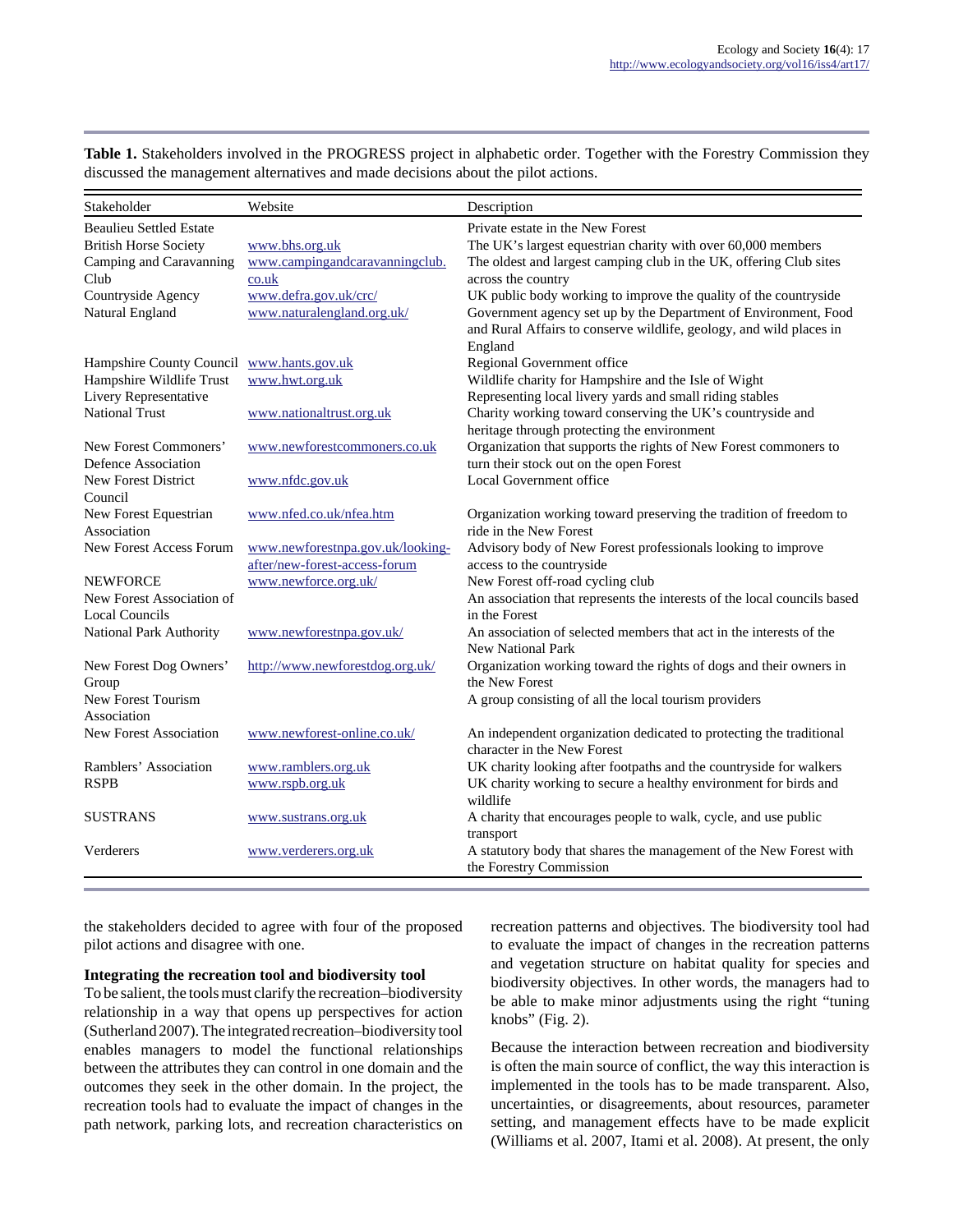examples available are of recreation tools and biodiversity tools that are partly integrated (e.g., Mallord et al. 2007, Coombes et al. 2008, Pouwels et al. 2008). As yet, no tool has been developed to dynamically and concurrently model the behavior of animals and of visitors (see also Skov-Petersen 2008).

In the project we used the Multi-Agent Simulation Of Outdoor Recreation (MASOOR) recreation tool (Jochem et al. 2008) and the Landscape ecological Analysis and Rules for the Configuration of Habitats (LARCH) biodiversity tool (Opdam et al. 2003, Verboom and Pouwels 2004). The MASOOR model is an agent-based model that focuses on the simulation of the behavioral aspects of recreational movement in natural areas. The main task for the agents is to navigate through a network of paths by making choices at each junction and to achieve one or more recreational goals such as visiting a certain point of attraction, or walking for 2 hours. MASOOR predicts the densities of visitors on each path section and the number of encounters between different types of visitors. The LARCH model is used to determine the viability of landscapes for species. It uses different parameters for each species. Habitat is selected from vegetation maps. Suitability for local populations is determined using species-specific area requirements. The recreation tool and biodiversity tool were not fully integrated into a single interactive tool. The results generated by the recreation tool had to be translated into a recreation impact using a GIS. The map showing the recreation impact was inserted into the biodiversity tool during an interactive session. Combining the tools in this way made it possible for managers to discuss with stakeholders the impact of changes in the recreation pattern, e.g. of parking lots or on the habitat quality of wader species. This allowed them to decide which of the management alternatives would positively impact wader habitats (see Colas et al. 2008 for more information). Users said that the tools could be made more user-friendly by integrating both tools into one management tool.

## **The tool facilitates communication and helps clarify the underlying conflict**

To serve as boundary objects (Star and Griesemer 1989), scientific tools should help clarify underlying conflicts and create understanding of the issues at stake. One of the benefits of simulation tools such as MASOOR is that users can actually see visitors moving across a dense path network (Online Resource 1). The animation interface projected the results on aerial photographs and gave managers and stakeholders the impression that they could play with it like a computer game. Stakeholders familiar with the area will recognize the output and can get used to the tools (Kleijnen 1995), which makes it easier for them to participate in the process.

During interactive sessions with managers and stakeholders the animation tool helped us as scientists to explain the main processes simulated by the tool. Stakeholders reflected on what the tool showed, described the process from their own perspective, and specified their values, concerns, and way of thinking. This added valuable knowledge to the development of the tool, e.g., the effect of crowding was left out because stakeholders indicated that in the New Forest this had a minor effect on visitors' use of the area. As we started to discuss the main processes and parameters in the scientific tools with managers and stakeholders, they started to give feedback on how they perceived the processes underlying the conflict. In this process, all actors learned each other's values and began to understand more about the world on the other side of the table. This increased the credibility and legitimacy of the tools (Cash et al. 2003, Lynam et al. 2002, Fry et al. 2007). As an illustration, recreation stakeholders learned that seeing birds still present in the area is not a guarantee they are not being disturbed and biodiversity stakeholders learned why visitors like to follow some specific routes, such as a former railroad.

## **Adaptation to local data and knowledge**

Adapting existing scientific tools in the light of local data will increase the reliability of their output as well as their credibility (Irvine et al. 2009), especially if the data were gathered in collaborative monitoring projects (Fernandez-Gimenez et al. 2008), because stakeholders can see how a tool deals with their local data. They can then respond to the output, improve it, and incorporate the tool into their mindset. However, most scientific tools are developed for specific case studies, which makes it difficult to apply them elsewhere (Sturtevant et al. 2007). It saves costs and developing time if tools are developed with modular architecture (Maxwell and Costanza 1997, Scheller et al. 2007) and with a separate database. Modular architecture allows new processes to be incorporated by making minor additions or adjustments to the tool. A separate database for each parameter makes it possible to change settings during interactive sessions, without making changes to the tool itself. Because both the MASOOR and LARCH tool have this modular structure, they are flexible in incorporating specific local conditions.

In the New Forest the LARCH tool was adapted by adding the slope of the land as extra input for determining the habitat of wader species. One of the adaptations made to the MASOOR tool was to remove the effect of crowding (e.g., Arnberger and Mann 2008) because stakeholders and managers expected this to have a minor effect on visitors' use of the area. At first the local scientist was very skeptical about using tools to predict potential bird distributions. However, after the biodiversity tool had been adapted in light of his local knowledge and he had been shown how the model's predictions improved as a result of inputting information he supplied (Fig. 3), he became an advocate of the use of scientific tools in stakeholder meetings. Legitimacy was gained because the local scientist affirmed that the tools reflected the local situation. Thanks to his detailed knowledge of the area he was able to discuss local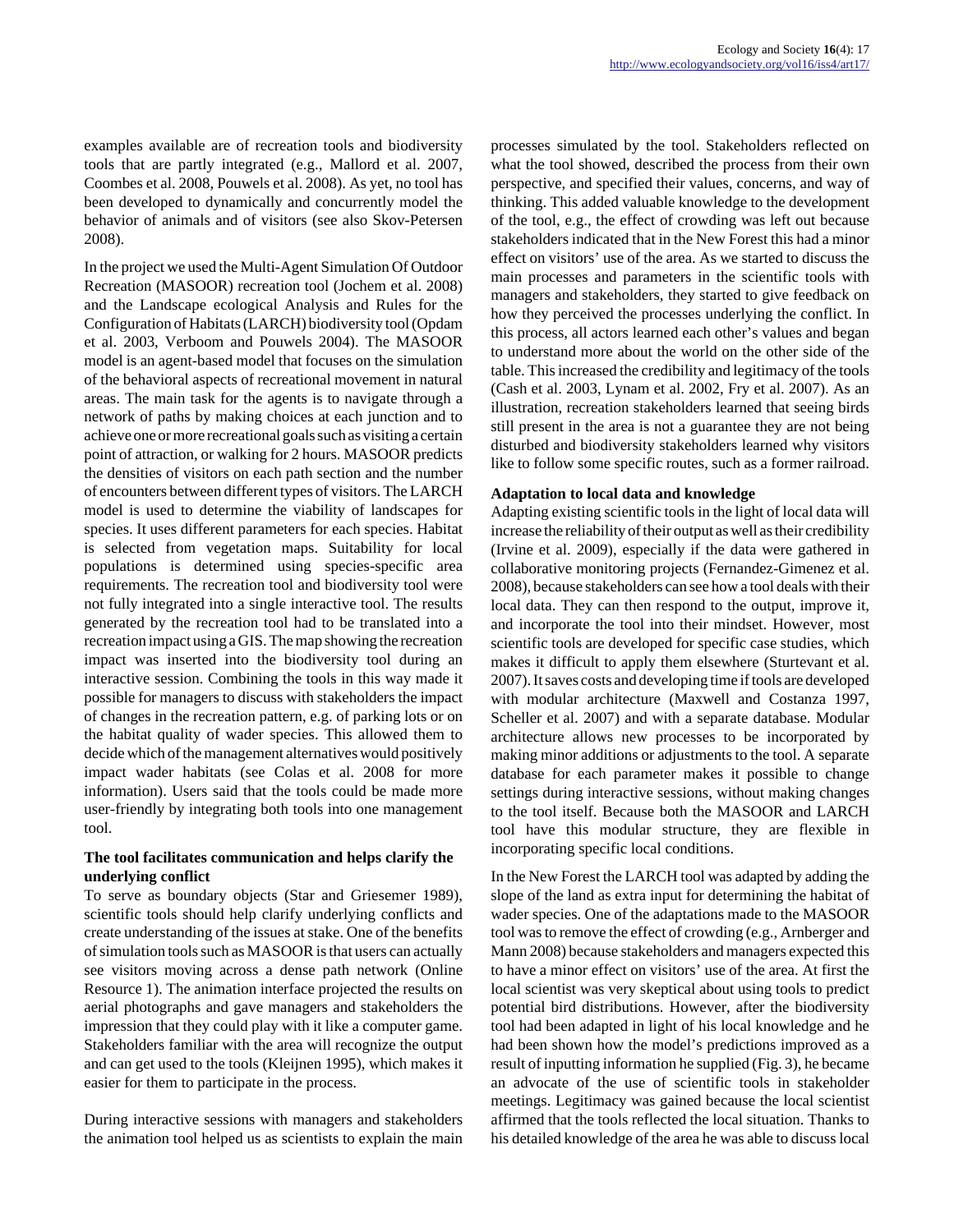**Fig. 3.** Map showing the potential habitat for wader species in part of the New Forest. The map used generic knowledge of habitat preferences from the database of the biodiversity tool LARCH (Opdam et al. 2003, Verboom and Pouwels 2004), but was amended by adding local monitoring data and information on landscape features in the New Forest that predicted the current and historic distribution of wader species in this area. Based on local maps consisting of vegetation structure and slope the habitat was classified as optimal, suboptimal, and marginal. In optimal habitat wader species can reach high densities and in marginal habitat low densities. The monitoring data had been gathered over several years and included four wader species: Lapwing (*Vanellus vanellus*), Curlew (*Numenius arquata*), Snipe (*Gallinago gallinago*), and Redshank (*Tringa totanus*).



settings with the stakeholders and could clarify the output of the tool in the local context. Thereby he played a crucial role as a key information conduit between the participants, i.e., stakeholders, managers, and the team responsible for modifying the scientific tools (as discussed in Sturtevant et al. 2007).

# **The tool is based on spatially explicit relationships and its output is a map**

In boundary management it is crucial to be specific about where recreation activities are incompatible with biodiversity

conservation. Conflicts are often discussed in general terms (Margerum 2002), neglecting that the intensity of the recreation–biodiversity interaction may vary because of spatial heterogeneity in habitat types, distribution of species, and visitor patterns. Solving the conflict becomes easier when the critical locations are known. We expect that presenting the output as a map showing the nature and intensity of the recreation–biodiversity interactions will enable stakeholders to identify where the problem is located; this may reduce the tension between opposing views.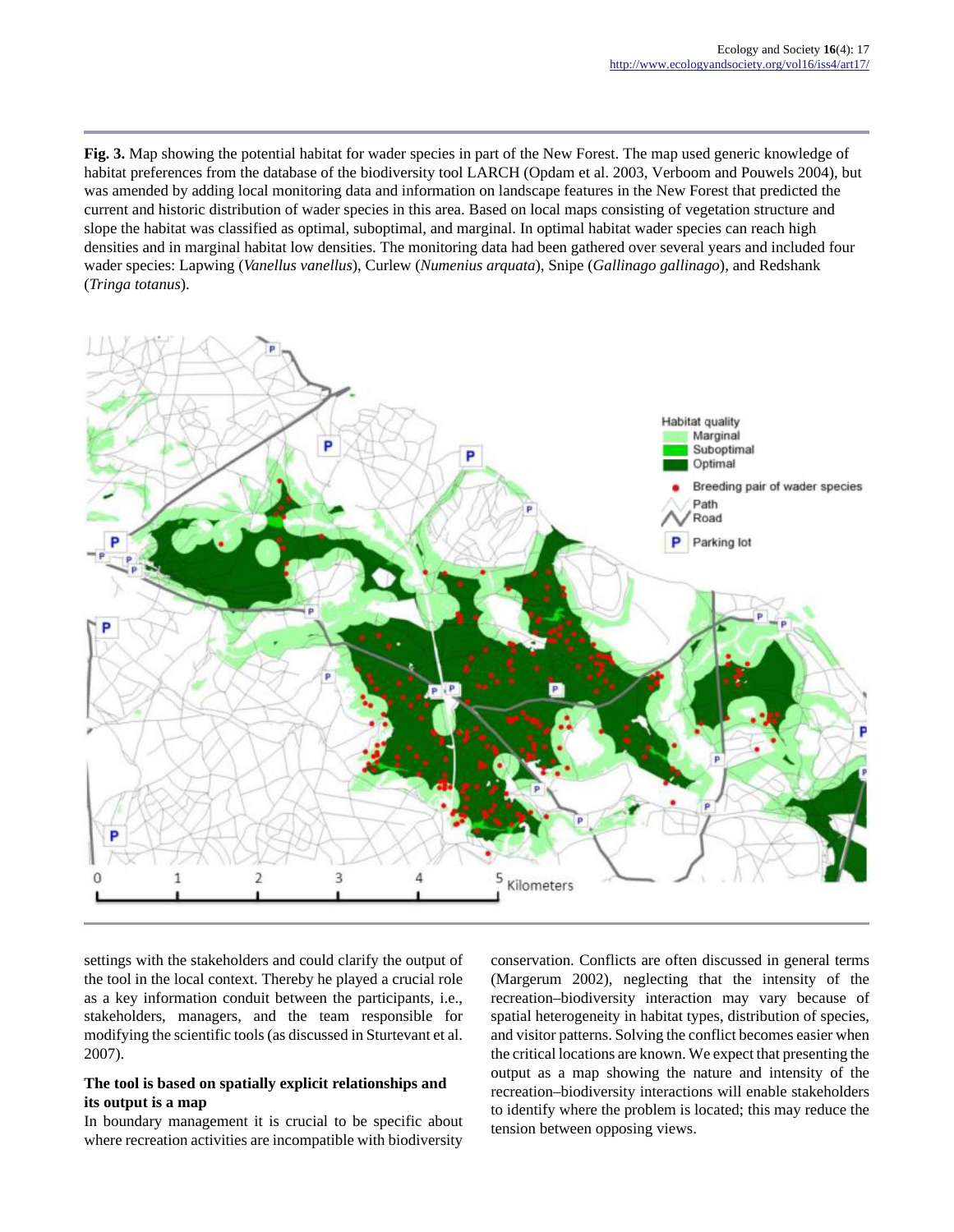**Fig. 4.** Map of the disturbance zones of visitors overlain on the habitat map of wader species, overlain on an aerial photograph. The easternmost parking lot is shown in red ('P'). Based on local maps consisting of vegetation structure and slope, the habitat was classified as optimal, suboptimal, and marginal. In optimal habitat wader species can reach high densities and in marginal habitat low densities.



In our projects, to help managers and stakeholders identify obstacles to maintaining recreation and biodiversity values we visualized ecological disturbance zones (Fig. 4). In the New Forest, managers used the resulting map to discuss management alternatives with stakeholders. It became obvious that the easternmost parking lot had a much greater impact on the habitat quality of wader species than the other parking lots. On the basis of this spatial information, stakeholders agreed on decommissioning the parking lot. Based on the same map, the park managers also found opportunities to increase the capacity of two nearby parking lots without affecting the habitat quality elsewhere. Depicting recreation pressure to stakeholders visually in this way improved their acceptance of the decisions made (Colas et al.

2008). Our findings are in accordance with Skov-Petersen (2008) and Jochem et al. (2008) who combined scientific tools with a GIS and Google Maps to increase the usability of the scientific tools in a participatory process.

# **DISCUSSION**

The participatory modeling in the PROGRESS project contributed to conflict resolution in a system with many uncertainties by combining elements of adaptive management and boundary management. We went through a collaborative learning process in which scientists and interest groups developed a common understanding of the local biodiversity– recreation system by combining generic scientific knowledge with specific knowledge of the local context. This resulted in an agreement about the problem that had to be solved and the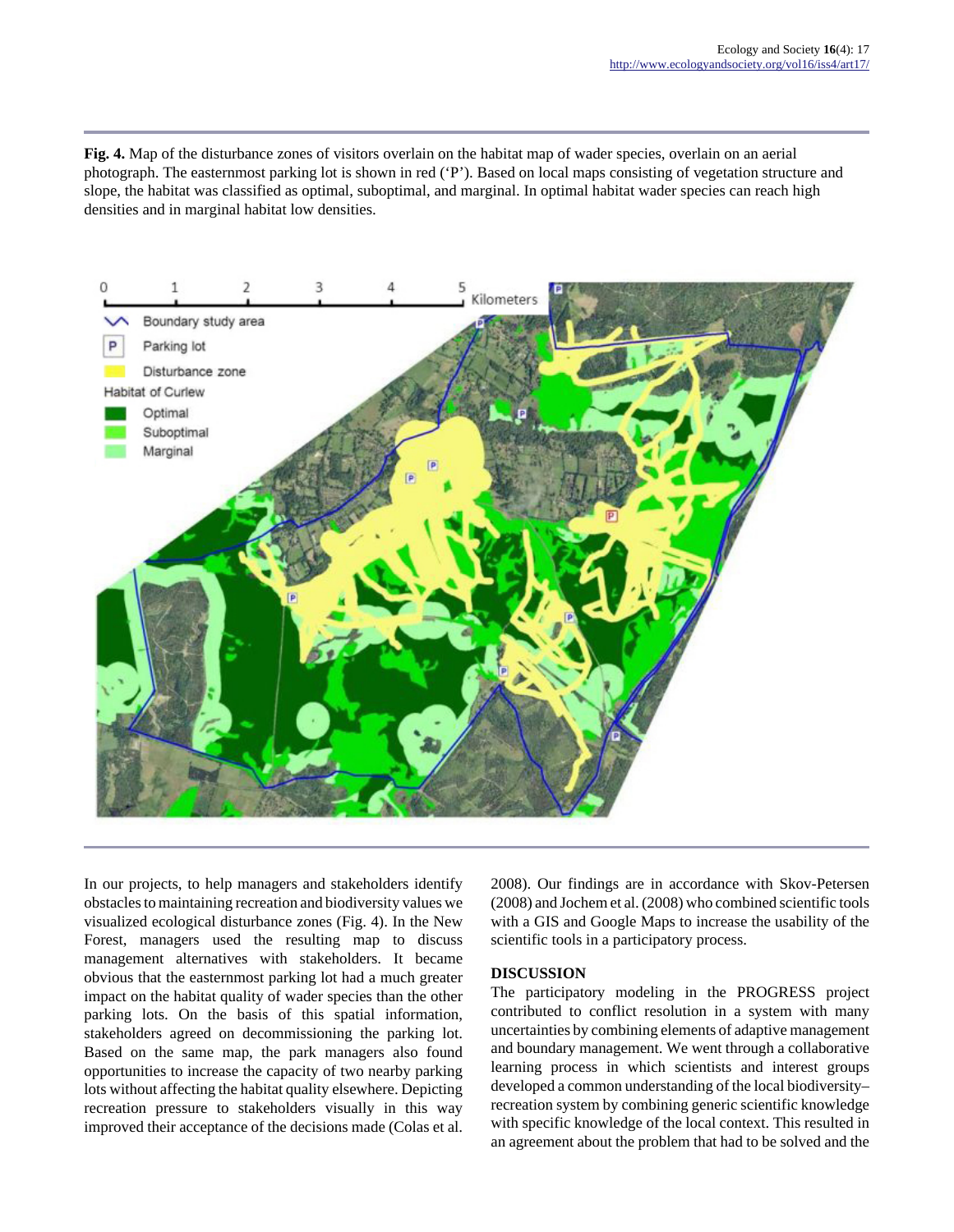solution that was most appropriate in the local situation. In this process the models played a key role as a means to learn and communicate the underlying mechanisms in the biodiversity–recreation relationship, which formed the basis for identifying the problem and designing the solution. As such, we applied the mix of objectives suggested by Voinov and Bousquet (2010), Souchère et al. (2010) and Simon and Etienne (2010). Previously, Pröbstl et al. (2008), Marceau (2008), and Jochem et al. (2008) emphasized the role of recreation tools in mutual learning, but did not consider their effectiveness for boundary management in conflict solving. Because the relationship between scientist, managers, and stakeholders in boundary management is fundamentally different from the relationship in mutual learning without conflicts, it is important to reconsider the design of tools from a perspective of effectiveness in solving problems that have a high degree of uncertainty.

## **Uncertainty**

In assessing environmental conditions, different types of uncertainties have been distinguished (Brugnach et al. 2008, Opdam et al. 2009). Incomplete knowledge is uncertainty due to lack of sufficient scientific proof, unpredictability is uncertainty caused by the stochastic behavior of the system under observation, and ambiguity is due to low uniformity in societal values and norms. The impacts of these sources of uncertainty on conflict solving are largely unexplored. Incomplete knowledge seems to be managed in adaptive management, whereas boundary management specifically aims to manage ambiguity. During the PROGRESS project we encountered uncertainties regarding incomplete knowledge and ambiguity several times. Uncertainties related to unpredictability were less present. Although we didn't analyze their impact on the common learning process at that time, we can reflect on the way we dealt with uncertainty in the various steps of the process in retrospect. The three criteria for effective transfer of scientific knowledge in participatory processes suggested by Cash et al. (2003) serve as an appropriate reference.

Only qualitative indications were available concerning the cause of the conflict, the decline of birds due to an increase in recreation. This influenced a number of choices we made, and in retrospect these can be considered as part of a strategy to minimize the impact of uncertainty on the credibility of scientific information. When choosing indicator species for biodiversity, managers want to be sure pilot actions will result in increasing population numbers. From a political point of view Natura 2000 species would be good indicator species. However, Kingfisher (*Alcedo atthis*) and Honey-buzzard (*Pernis apivorus*) probably will not profit from pilot actions because there is little overlap between suitable habitat for the Kingfisher and the current path network, and the population of the Honey-buzzard is so small that effects cannot be detected. Effects of pilot actions on the populations of Dartford Warbler (*Sylvia undata*) and Nightjar (*Caprimulgus europaeus*) will also be difficult to detect because these are already increasing, probably because of climate change. Also stakeholders might disapprove with changes in the landscape for species that already flourish. We did expect effects of pilot actions on population of Wood Lark (*Lullula arborea*). However, this species is breeding at large parking lots because the vegetation structure is optimal habitat. It would be very difficult to convince stakeholders that Wood Larks are affected by visitors. Therefore managers and stakeholders had to choose other indicator species. The chosen wader species are also expected to be sensitive to recreation disturbance and we found a large overlap in suitable habitats and recreational use. Managers were also interested in these species because large restoration projects had not resulted in increasing numbers yet.

Most scientific research on recreation disturbance focuses on walkers and dog owners. There is little research on disturbance by cyclist and horse riders. In the New Forest the largest user groups are also walkers and dog owners. Therefore the managers were able to demonstrate to the stakeholders that it was legitimate to take pilot actions regarding these user groups. To choose suitable locations for pilot actions the managers had to know how these user groups use the area. A large monitoring program was set up, including counting visitors, tracking visitors with GPS devices, questionnaires, and telephone surveys. The GPS tracks especially helped stakeholders to learn about the biodiversity–recreation relationship in the New Forest and decide which pilot actions should be approved.

Imperfect knowledge about the interaction between recreation and biodiversity sometimes resulted in the tools losing credibility. The level of sensitivity of wader species to recreational disturbance was not known and provided an escape route from the common learning process. In adaptive management this type of uncertainty should be embraced and reduced by pilot actions, but it can be argued that if knowledge is in short supply, there is no proof that a problem exists and no guarantee that a chosen solution will be effective in solving it. To reduce the possibility of the easy way out of doing nothing, boundaries between stakeholders and scientists from different disciplines should be crossed. In the project, we discussed the uncertainty with recreation stakeholders and conservationists and agreed that an effect was plausible; for determining cause-effect relations we used scientific knowledge from studies on comparable species and from expert judgment.

In the project ambiguity was the most difficult type of uncertainty. One stakeholder just didn't accept the fact that dogs affect breeding bird densities. In his opinion there were no conflicts. Although the tools were used to visualize relationships between recreation and biodiversity in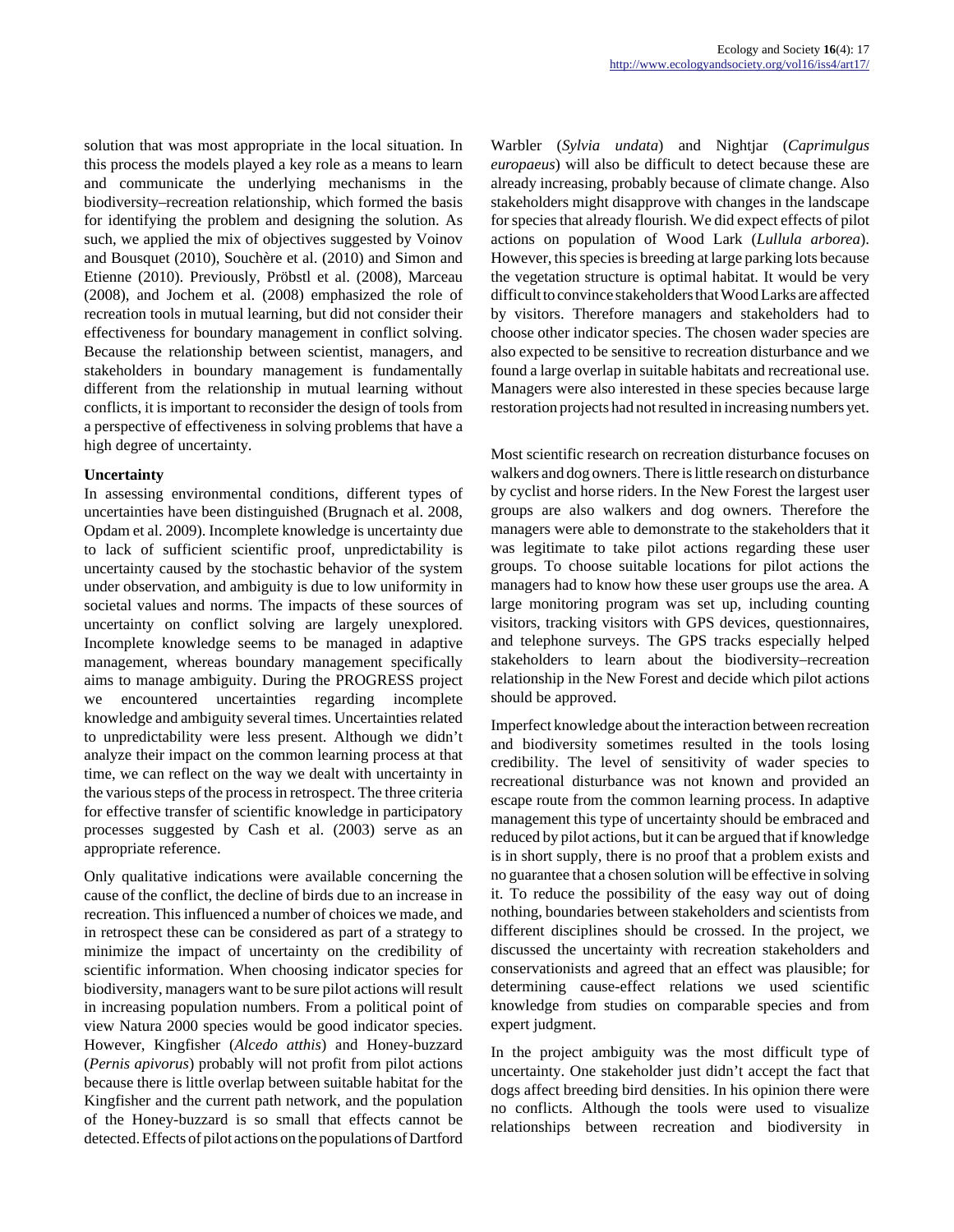stakeholder meetings and helped other stakeholders to engage further in the participatory process and clarify goals and values, this one stakeholder slowed down the process. In the end a survey among dog owners in the area showed that most dog owners didn't sympathize with this particular stakeholder's vision and arguments. This helped the managers and other stakeholders to neglect some of the arguments of this one stakeholder.

We suggest that incomplete knowledge on the biodiversity– recreation relationship in a spatially explicit landscape context may be key to whether a tool is accepted in conflict resolution because it is at the heart of the conflict. We therefore believe it is important to enlarge the body of knowledge on how recreation and biodiversity values and underlying processes are related (Cole 2006, Haider 2006, Sutherland 2007). Of particular importance are the impact of recreation on species populations, how management measures reduce this impact, and how recreation and biodiversity functions can be spatially combined in landscape planning (Warnken and Buckley 1998, Blanc et al. 2006, Sutherland et al. 2006). Such investigations should be based on better empirical data on recreation behavior (van Marwijk 2009), for example, on the motives of visitors, their perception of the landscape, and the choices they make during their visit. The results might endorse management measures for achieving a more compatible recreation pattern.

As a topic of future research, we suggest investigating how the three types of uncertainties can be managed in adaptive management or boundary management. As a hypothesis, we propose that boundary management deals better with uncertainties related to ambiguity whereas adaptive management deals better with uncertainties related to incomplete knowledge (Fig. 5). Therefore we recommend that managing the recreation–biodiversity conflict should alternate between a pacification strategy and a facilitation strategy (Fig. 1). This option can be considered as a stepwise learning strategy of adaptive management, focused on dealing with uncertainties related to incomplete knowledge (Williams et al. 2007), and boundary management, focused on dealing with opposing views on the conflict and preferable solutions (Cash et al. 2003). The research should explore the possibility of discovering if the way uncertainties are clarified in the tools affects the learning process.

## **Complexity of the model**

In conflict situations, tools may be rejected for various reasons because participants do not want to cooperate in finding a solution. Simple tools can be rejected because they are less precise and do not exactly describe the local situation; this makes an easy argument to a local stakeholder to reject the tool for lack of credibility. Complex tools may be rejected because they are not transparent and therefore not recognized as legitimate. Therefore, the creation of trust during boundary management is crucial for having models accepted as reliable sources of information, most importantly if complex tools are used (Voinov and Bousquet 2010). If the tools are flexible and adjustable to the local situation (Voinov and Bousquet 2010), their information is more credible to local users. Legitimacy and credibility are gained when models are selected because they have been used in comparable areas for comparable conflicts (Ritzema et al. 2010). In some situations complex tools might be rejected but the final results accepted (Lagabrielle et al. 2010), and developing and using the tools will be a means and not an end (Farolfi et al. 2010).

**Fig. 5.** Schematic representation types of uncertainties (Brugnach et al. 2008, Opdam et al. 2009) and the degree to which they are addressed in boundary management and adaptive management.



In boundary management it is relevant that the risk of rejecting information because it is considered untrustworthy is lower when the stakeholders are involved in the development of the scientific tools from the start. However when means are scarce it is difficult to develop a complete new tool. It's better to use existing tools and adjust them. Which tools will be used is again preferably a decision for the stakeholders, but in most situations the choice is made by the scientists (Voinov and Bousquet 2010). In the PROGRESS project the choice was made by the scientists and the managers because the scientists preferred the tools they had developed and used. The stakeholders accepted the tools because we started with a reflection in the first stakeholder meeting and the development of the tools during the project was an iterative cycle (Farolfi et al. 2010). In these meetings we explained the concepts behind the tools. In this way the tools were used to cross the boundary between recreation and biodiversity (Lamers et al. 2010). In some cases the use of the tools for evaluating management alternatives is less important than the discussion of the results (Voinov and Bousquet 2010, Itami 2008).

The biodiversity tool LARCH that we used in the PROGRESS project was simple compared with the recreation tool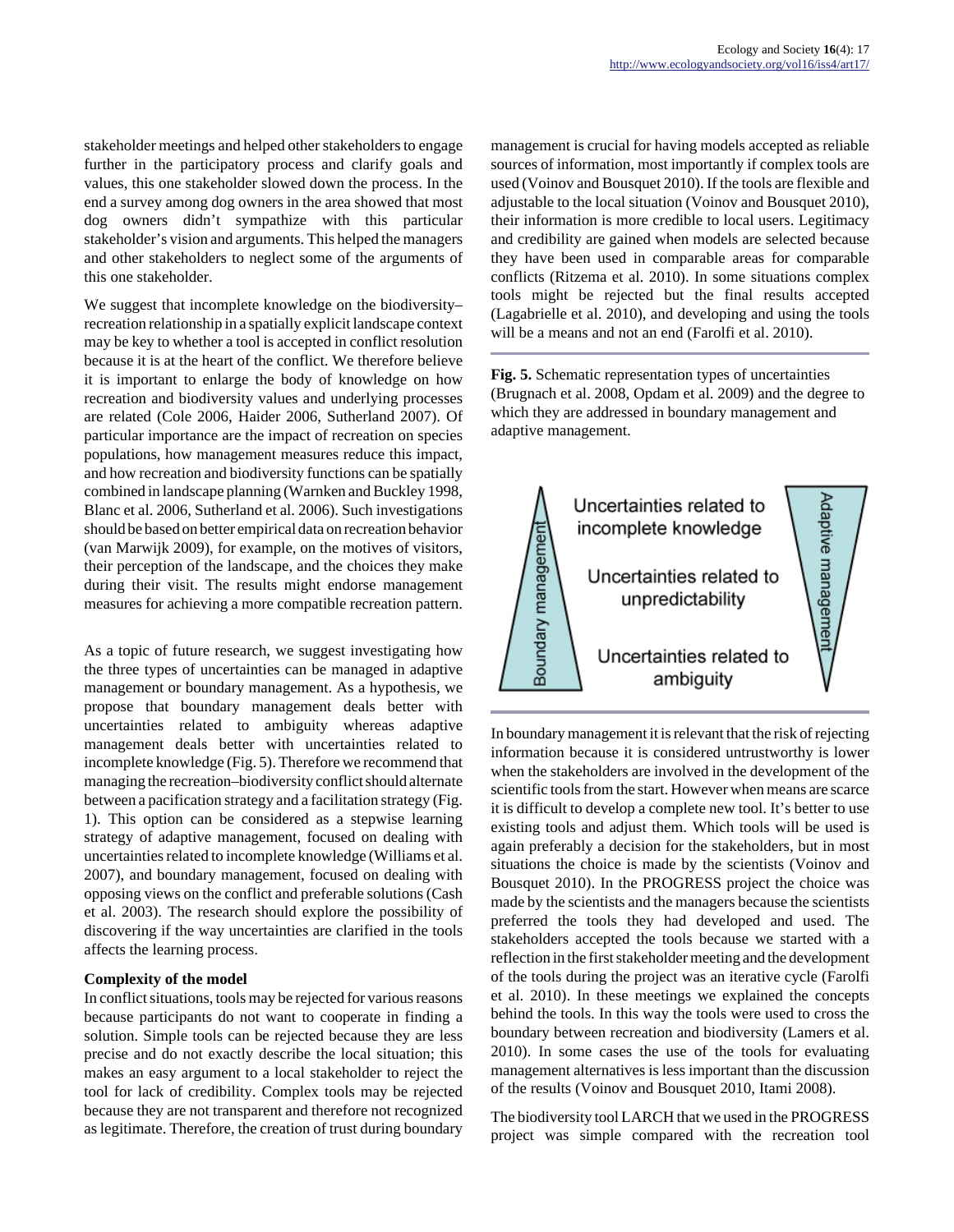MASOOR. LARCH predicts potential suitable habitats for species in three classes based on four landscape characteristics. The tool does not model the population processes, but uses thresholds that are related to these processes (Verboom et al. 2001, Opdam et al. 2003). We think LARCH was accepted by the managers and stakeholders because the results were credible when compared to local knowledge and data, and the tool was salient and legitimate because it was simple and easy to understand. The MASOOR model is rather complex for lay people because it is based on a Hierarchical Control System in which agents interpret the world at different scales and autonomously navigate a given recreational track network. The navigation of the agents in the landscape is a random process based on multicriteria analysis using the preferences of the agents for the characteristics of the landscape, the goals agents try to reach, and the already followed route (Jochem et al. 2008). It is difficult for people to fully understand what the consequences are for the results when some parameters and equations will change. We think the most important reason for managers and stakeholders to accept MASOOR is the animated results. We also used a simple algorithm for predicting the use of visitors, but the managers and stakeholders chose the more complex tool because it was more salient. Legitimacy was gained in one of the meetings when an example of the results of MASOOR was presented. One of the stakeholders in the New Forest remarked, "that's the exact route I always take." This simple remark led to the acceptance of almost every stakeholder present.

We have addressed how scientific tools can be made more effective in helping solutions to be found for common conflicts between biodiversity and recreation functions. We discussed how four proposed features of interactive tools enhanced understanding of the other side's viewpoint, helped clarify the conflict, and assisted in exploring solutions. To achieve this, a tool needs to be built on the relationship between recreation and biodiversity functions, and be able to incorporate local knowledge and data. We also found that conflict resolution is enhanced by showing the model output as a map indicating where the conflict is located and where opportunities for solving the conflict can be created. These features could have a more general significance for understanding the role of tools in conflict management. We hope that future research can build on our insights to ensure that scientific tools not only facilitate communication in adaptive management, but also for the generation of new common knowledge that is so crucial for boundary management.

## RESPONSES TO THIS ARTICLE

Responses to this article are invited. If accepted for publication, your response will be hyperlinked to the article. To submit a response, follow [this link](http://www.ecologyandsociety.org/responses.php?articleid=4191&mode=add). To read responses already accepted, follow [this link](http://www.ecologyandsociety.org/responses.php?articleid=4191).

# **ACKNOWLEDGMENTS**

This paper is a joint product of the PROGRESS project funded by EU Interreg IIIB and the strategic research program "Sustainable spatial development of ecosystems, landscapes, seas and regions" which is funded by the Dutch Ministry of Agriculture, Nature Conservation and Food Quality, and carried out by Wageningen University & Research Centre. The authors thank the project members from the Forestry Commission and Alterra for their discussions on the subject and Joy Burrough for her editorial improvements.

## **LITERATURE CITED**

Arnberger, A., and C. Mann. 2008. Crowding in European forests: a review of recent research and implications for forest management and policy. *Forestry* 81:559-571. [http://dx.doi.o](http://dx.doi.org/10.1093/forestry/cpn034) [rg/10.1093/forestry/cpn034](http://dx.doi.org/10.1093/forestry/cpn034)

Blanc, R., M. Guillemain, J. B. Mouronval, D. Desmonts, and H. Fritz. 2006. Effects of non-consumptive leisure disturbance to wildlife. *Revue D'Ecologie-La Terre Et La Vie* 61:117-133.

Brown, D. G. 2006. Agent-based models. Pages 7-13 *in* H. Gist, editor. *The earths changing land: an encyclopaedia of land-use and land-cover change.* Greenwood, Westport, Connecticut, USA.

Brugnach, M., A. Dewulf, C. Pahl-Wostl, and T. Taillieu. 2008. Toward a relational concept of uncertainty: about knowing too little, knowing too differently and accepting not to know. *Ecology and Society* 13(2): 30. [online] URL: [http:/](http://www.ecologyandsociety.org/vol13/iss2/art30/) [/www.ecologyandsociety.org/vol13/iss2/art30/](http://www.ecologyandsociety.org/vol13/iss2/art30/)

Cash, D. W., W. C. Clark, F. Alcock, N. M. Dickson, N. Eckley, D. H. Guston, J. Jager, and R. B. Mitchell. 2003. Knowledge systems for sustainable development. *Proceedings of the National Academy of Sciences of the United States of America* 100:8086-8091. [http://dx.doi.org/10.1073/pnas.1231](http://dx.doi.org/10.1073/pnas.1231332100) [332100](http://dx.doi.org/10.1073/pnas.1231332100)

Colas, S., M. Fitton, and P. Taxter. 2008. The PROGRESS project: the dynamics of involving the public in managing periurban forests. Pages 165-168 *in* A. Raschi and S. Trampetti, editors. *Proceedings of the Fourth International Conference on Monitoring and Management of Visitor Flows in Recreational and Protected Areas: Management for Protection and Sustainable Development.* Pacini Editore Industrie Grafiche, Pisa, Italy.

Cole, D. N. 2006. Visitor and recreation impact monitoring: is it lost in the gulf between science and management? *The George Wright Society Forum* 23:11-16.

Cole, D. N., M. E. Petersen, and R. C. Lucas. 1987. *Managing wilderness recreation use: common problems and potential solutions*. General Technical Report INT-230, U.S. Forest Service, Intermountain Research Station, Ogden, Utah, USA.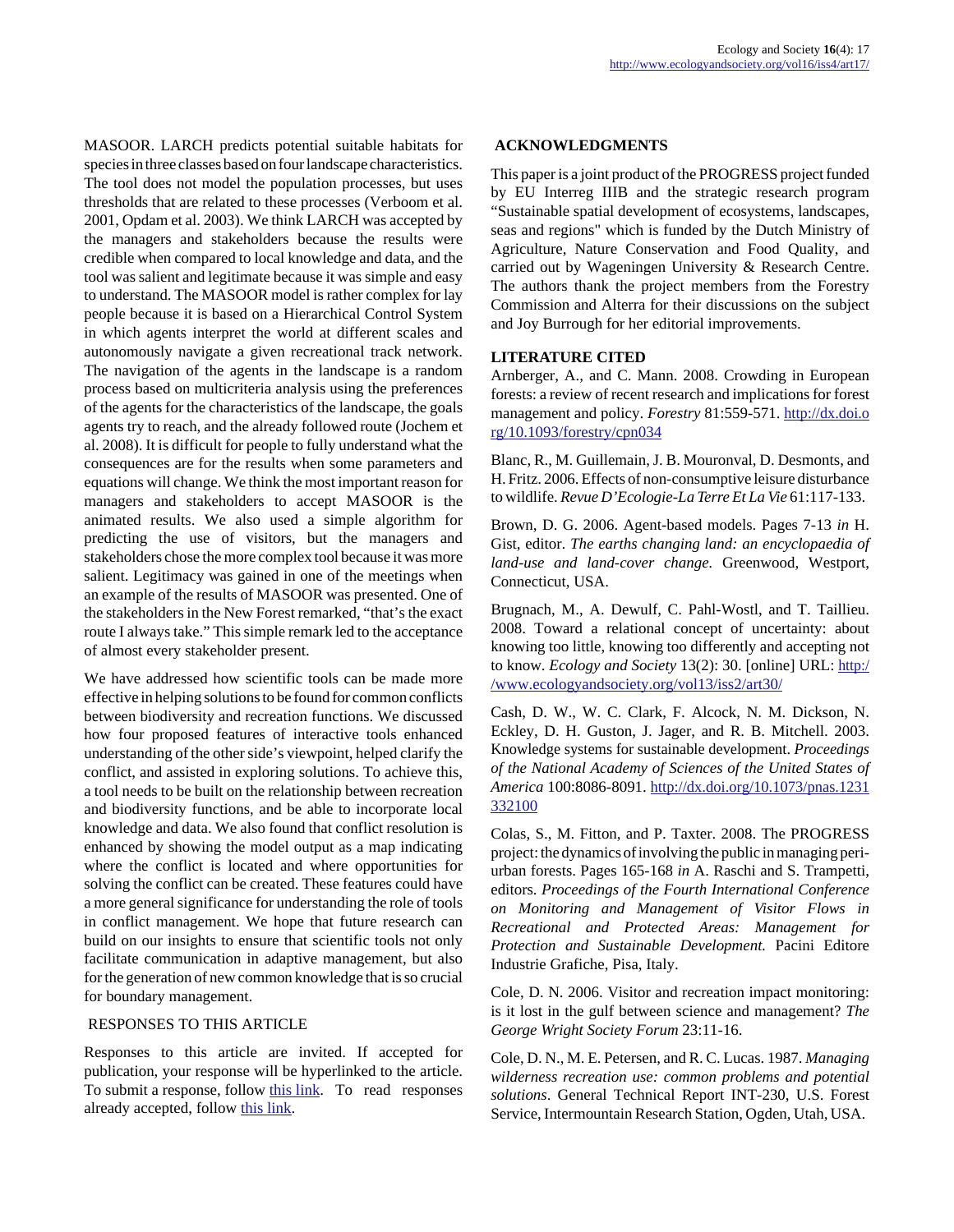Cole, N., editor. 2005. *Computer simulation modeling of recreation use: current status, case studies, and future directions.* U.S. Forest Service, Fort Collins, Colorado, USA.

Coombes, E. G., A. P. Jones, and W. J. Sutherland. 2008. The biodiversity implications of changes in coastal tourism due to climate change. *Environmental Conservation* 35:319-330. <http://dx.doi.org/10.1017/S0376892908005134>

Farolfi, S., J.-P. Müller, and B. Bonté. 2010. An iterative construction of multi-agent models to represent water supply and demand dynamics at the catchment level. *Environmental Modelling & Software* 25:1130-1148. [http://dx.doi.org/10.1016/](http://dx.doi.org/10.1016/j.envsoft.2010.03.018) [j.envsoft.2010.03.018](http://dx.doi.org/10.1016/j.envsoft.2010.03.018)

Fernandez-Gimenez, M. E., H. L. Ballard, and V. E. Sturtevant. 2008. Adaptive management and social learning in collaborative and community-based monitoring: a study of five community-based forestry organizations in the western USA. *Ecology and Society* 13(2): 4. [online] URL: [http://ww](http://www.ecologyandsociety.org/vol13/iss2/art4/) [w.ecologyandsociety.org/vol13/iss2/art4/](http://www.ecologyandsociety.org/vol13/iss2/art4/)

Fry, G., B. Tress, and G. Tress. 2007. Integrative landscape research: facts and challenges. Pages 246-268 *in* J. Wu and R. J. Hobbs, editors. *Key topics in landscape ecology.* Cambridge University Press, Cambridge, UK. [http://dx.doi.org/10.1017/C](http://dx.doi.org/10.1017/CBO9780511618581.015) [BO9780511618581.015](http://dx.doi.org/10.1017/CBO9780511618581.015)

Gimblett, R., and H. Skov-Petersen. 2008. Conclusion: monitoring, simulation and management of visitor landscapes. Pages 425-438 *in* R. Gimblett and H. Skov-Petersen, editors. *Monitoring, simulation and management of visitor landscapes.* University of Arizona Press, Tucson, Arizona, USA.

Haider, W. 2006. North American idols: personal observations on visitor management frameworks and recreation research. Pages 16-22 *in* D. Siegrist, C. Clivaz, M. Hunziker, and S. Iten, editors. *Third International Conference on Monitoring and Management of Visitor Flows in Recreational and Protected Areas.* University of Applied Siences Rapperswil, Rapperswil, Switzerland.

Hanssen, L., E. Rouwette, and M. M. van Katwijk. 2009. The role of ecological science in environmental policy making: from a pacification toward a facilitation strategy. *Ecology and Society* 14(1): 43. [online] URL: [http://www.ecologyandsociety.](http://www.ecologyandsociety.org/vol14/iss1/art43/) [org/vol14/iss1/art43/](http://www.ecologyandsociety.org/vol14/iss1/art43/)

Hill, D., D. Hockin, D. Price, G. Tucker, R. Morris, and J. Treweek. 1997. Bird disturbance: improving the quality and utility of disturbance research. *Journal of Applied Ecology* 34:275-288.<http://dx.doi.org/10.2307/2404876>

Holm, T. E., and K. Laursen. 2009. Experimental disturbance by walkers affects behaviour and territory density of nesting Black-tailed Godwit *Limosa limosa*. *Ibis* 151:77-87. [http://dx.](http://dx.doi.org/10.1111/j.1474-919X.2008.00889.x) [doi.org/10.1111/j.1474-919X.2008.00889.x](http://dx.doi.org/10.1111/j.1474-919X.2008.00889.x)

Horlick-Jones, T., and J. Sime. 2004. Living on the border: knowledge, risk and transdisciplinarity. *Futures* 36:441-456. <http://dx.doi.org/10.1016/j.futures.2003.10.006>

Irvine, R. J., S. Fiorini, S. Yearley, J. E. McLeod, A. Turner, H. Armstrong, P. C. L. White, and R. van der Wal. 2009. Can managers inform models? Integrating local knowledge into models of red deer habitat use. *Journal of Applied Ecology* 46:344-352. [http://dx.doi.org/10.1111/j.1365-2664.2009.01626.](http://dx.doi.org/10.1111/j.1365-2664.2009.01626.x) [x](http://dx.doi.org/10.1111/j.1365-2664.2009.01626.x)

Itami, R. M. 2008. Level of sustainable activity: bottom up vessel traffic management. Pages 155-159 *in* A. Raschi and S. Trampetti, editors. *Proceedings of the Fourth International Conference on Monitoring and Management of Visitor Flows in Recreational and Protected Areas: Management for Protection and Sustainable Development.* Pacini Editore Industrie Grafiche, Pisa, Italy.

Itami, R., R. Gimblett, F. Grigel, D. Zelland, and D. McVetty. 2008. Replication, reliability and sampling issues in spatial simulation modeling: a case study exploring patterns of human visitation in Canada's mountain parks. Pages 389-410 *in* R. Gimblett and H. Skov-Petersen, editors. *Monitoring, simulation and management of visitor landscapes.* University of Arizona Press, Tucson, Arizona, USA.

Jochem, R., R. van Marwijk, R. Pouwels, and D. G. Pitt. 2008. MASOOR: modeling the transaction of people and environment on dense trail networks in natural resource settings. Pages 269-293 *in* R. Gimblett and H. Skov-Petersen, editors. *Monitoring, simulation and management of visitor landscapes.* University of Arizona Press, Tucson, Arizona, USA.

Kerbiriou, C., I. Le Viol, A. Robert, E. Porcher, F. Gourmelon, and R. Julliard. 2009. Tourism in protected areas can threaten wild populations: from individual response to population viability of the chough *Pyrrhocorax pyrrhocorax*. *Journal of Applied Ecology* 46:657-665. [http://dx.doi.org/10.1111/j.136](http://dx.doi.org/10.1111/j.1365-2664.2009.01646.x) [5-2664.2009.01646.x](http://dx.doi.org/10.1111/j.1365-2664.2009.01646.x)

Kleijnen, J. P. C. 1995. Verification and validation of simulation-models. *European Journal of Operational Research* 82:145-162. [http://dx.doi.org/10.1016/0377-2217\(94\)](http://dx.doi.org/10.1016/0377-2217(94)00016-6) [00016-6](http://dx.doi.org/10.1016/0377-2217(94)00016-6)

Lagabrielle, E., A. Botta, W. Daré, D. David, S. Aubert, and C. Fabricius. 2010. Modelling with stakeholders to integrate biodiversity into land-use planning - Lessons learned in Réunion Island (Western Indian Ocean). *Environmental Modelling & Software* 25:1413-1427. [http://dx.doi.org/10.1016/](http://dx.doi.org/10.1016/j.envsoft.2010.01.011) [j.envsoft.2010.01.011](http://dx.doi.org/10.1016/j.envsoft.2010.01.011)

Lamers, M., B. Ottow, G. Francois, and Y. von Korff. 2010. Beyond dry feet? Experiences from a participatory watermanagement planning case in The Netherlands. *Ecology and*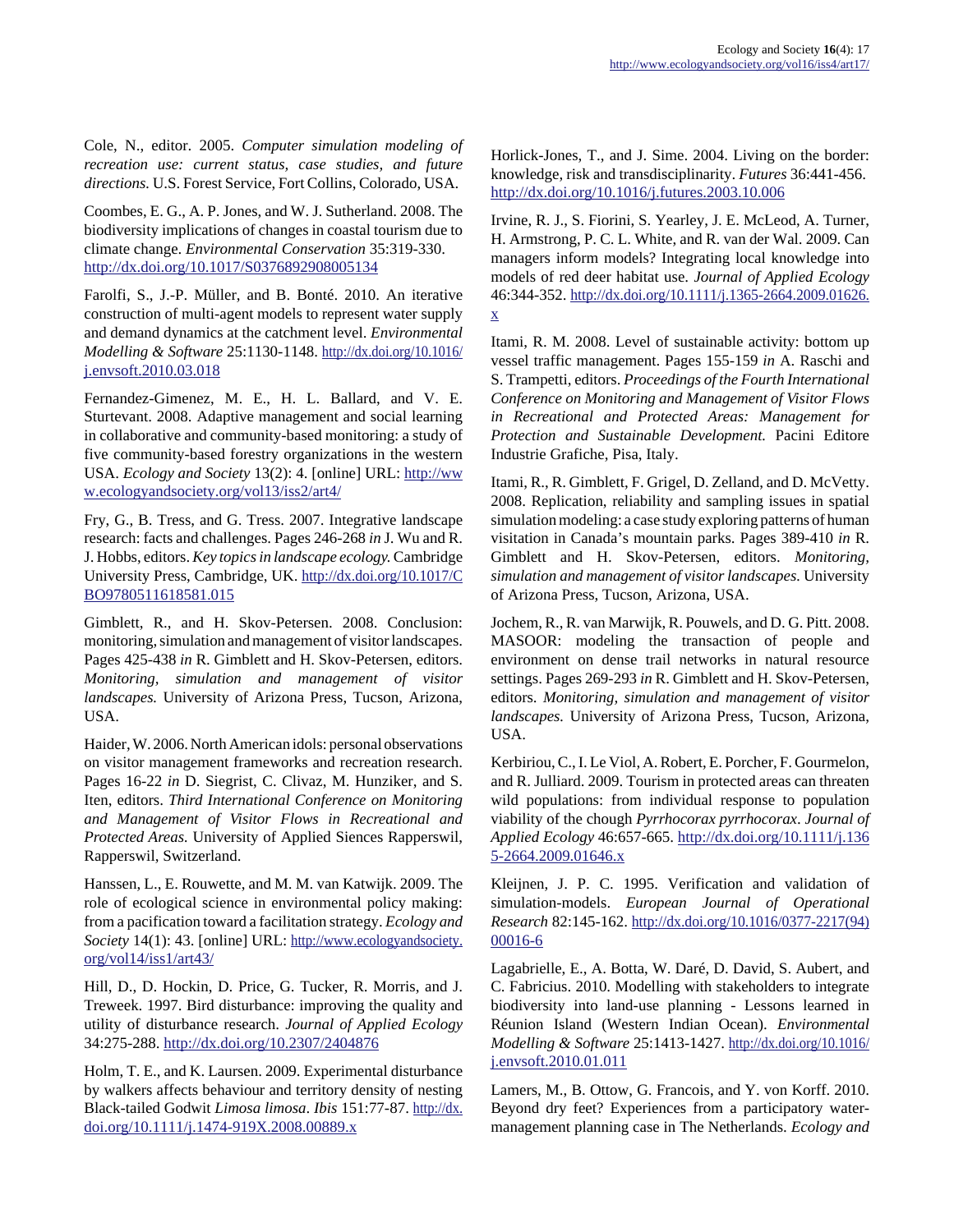*Society* 15(1): 14. [online] URL: [http://www.ecologyandsociety.](http://www.ecologyandsociety.org/vol15/iss1/art14/) [org/vol15/iss1/art14/](http://www.ecologyandsociety.org/vol15/iss1/art14/)

Liddle, M. J. 1991. Recreation ecology: effects of trampling on plants and corals. *Trends in Ecology & Evolution* 6:13-17. [http://dx.doi.org/10.1016/0169-5347\(91\)90141-J](http://dx.doi.org/10.1016/0169-5347(91)90141-J)

Lynam, T., F. Bousquet, C. Le Page, P. d'Aquino, O. Barreteau, F. Chinembiri, and B. Mombeshora. 2002. Adapting science to adaptive managers: spidergrams, belief models, and multiagent systems modeling. *Conservation Ecology* 5(2): 24. [online] URL:<http://www.consecol.org/vol5/iss2/art24/>

Mallord, J. W., P. M. Dolman, A. F. Brown, and W. J. Sutherland. 2007. Linking recreational disturbance to population size in a ground-nesting passerine. *Journal of Applied Ecology* 44:185-195. [http://dx.doi.org/10.1111/j.136](http://dx.doi.org/10.1111/j.1365-2664.2006.01242.x) [5-2664.2006.01242.x](http://dx.doi.org/10.1111/j.1365-2664.2006.01242.x)

Marceau, D. 2008. What has been learned from multi-agent based simulation modeling? Pages 411-424 *in* R. Gimblett and H. Skov-Petersen, editors. *Monitoring, simulation and management of visitor landscapes.* University of Arizona Press, Tucson, Arizona, USA.

Margerum, R. D. 2002. Collaborative planning - building consensus and building a distinct model for practice. *Journal of Planning Education and Research* 21:237-253. [http://dx.do](http://dx.doi.org/10.1177/0739456X0202100302) [i.org/10.1177/0739456X0202100302](http://dx.doi.org/10.1177/0739456X0202100302)

Maxwell, T., and R. Costanza. 1997. A language for modular spatio-temporal simulation. *Ecological Modelling* 103:105-113. [http://dx.doi.org/10.1016/S0304-3800\(97\)00103-8](http://dx.doi.org/10.1016/S0304-3800(97)00103-8)

McCool, S. F., R. N. Clark, and G. H. Stankey. 2007. *An assessment of frameworks useful for public land recreation planning.* General Technical Report PNW-GTR-705, U.S. Forest Service, Pacific Northwest Research Station, Portland, Oregon, USA.

Naylor, L. M., M. J. Wisdom, and R. G. Anthony. 2009. Behavioral responses of North American Elk to recreational activity. *Journal of Wildlife Management* 73:328-338. [http://d](http://dx.doi.org/10.2193/2008-102) [x.doi.org/10.2193/2008-102](http://dx.doi.org/10.2193/2008-102)

Nilsen, P., and G. Tayler. 1997. A comparative analysis of protected area planning and management frameworks. Pages 49-57 *in* S. F. McCool and D. N. Cole, editors. *Proceedings of a workshop on Limits of Acceptable Change and related planning processes: progress and future directions.* U.S. Forest Service, Rockey Mountains Research Station, Ogden, Utah, USA.

Nowotny, H., P. Scott, and M. Gibbons. 2001. *Re-thinking science: knowledge and the public in an age of uncertainty.* Polity Press, London, UK.

Opdam, P., M. Broekmeyer, and F. Kistekast. 2009. Identifying uncertainties in judging the significance of human impacts on Natura 2000 sites. *Environmental Science & Policy* 12:912-921.<http://dx.doi.org/10.1016/j.envsci.2009.04.006>

Opdam, P., J. Verboom, and R. Pouwels. 2003. Landscape cohesion: an index for the conservation potential of landscapes for biodiversity. *Landscape Ecology* 18:113-126. [http://dx.do](http://dx.doi.org/10.1023/A:1024429715253) [i.org/10.1023/A:1024429715253](http://dx.doi.org/10.1023/A:1024429715253)

Pouwels, R., R. Jochem, and J. Verboom. 2008. Linking ecological and recreation models for management and planning. Pages 253-268 *in* R. Gimblett and H. Skov-Petersen, editors. *Monitoring, simulation and management of visitor landscapes.* University of Arizona Press, Tucson, Arizona, USA.

Pröbstl, U., P. A. M. Visschedijk, and H. Skov-Petersen. 2008. Agent-based modelling: views from the management perspective. Pages 239-252 *in* R. Gimblett and H. Skov-Petersen, editors. *Monitoring, simulation and management of visitor landscapes.* University of Arizona Press, Tucson, Arizona, USA.

Refsgaard, J. C., and H. J. Henriksen. 2004. Modelling guidelines - terminology and guiding principles. *Advances in Water Resources* 27:71-82. [http://dx.doi.org/10.1016/j.advwa](http://dx.doi.org/10.1016/j.advwatres.2003.08.006) [tres.2003.08.006](http://dx.doi.org/10.1016/j.advwatres.2003.08.006)

Ritzema, H., J. Froebrich, R. Raju, C. Sreenivas, and R. Kselik. 2010. Using participatory modelling to compensate for data scarcity in environmental planning: a case study from India. *Environmental Modelling & Software* 25:1450-1458. [http://d](http://dx.doi.org/10.1016/j.envsoft.2010.03.010) [x.doi.org/10.1016/j.envsoft.2010.03.010](http://dx.doi.org/10.1016/j.envsoft.2010.03.010)

Scheller, R. M., J. B. Domingo, B. R. Sturtevant, J. S. Williams, A. Rudy, E. J. Gustafson, and D. J. Mladenoff. 2007. Design, development, and application of LANDIS-II, a spatial landscape simulation model with flexible temporal and spatial resolution. *Ecological Modelling* 201:409-419. [http://dx.doi.o](http://dx.doi.org/10.1016/j.ecolmodel.2006.10.009) [rg/10.1016/j.ecolmodel.2006.10.009](http://dx.doi.org/10.1016/j.ecolmodel.2006.10.009)

Simon, C., and M. Etienne. 2010. A companion modelling approach applied to forest management planning. *Environmental Modelling & Software* 25:1371-1384. [http://d](http://dx.doi.org/10.1016/j.envsoft.2009.09.004) [x.doi.org/10.1016/j.envsoft.2009.09.004](http://dx.doi.org/10.1016/j.envsoft.2009.09.004)

Skov-Petersen, H. 2008. The role of agent-based simulation in recreational management and planning. Pages 33-39 *in* A. Raschi and S. Trampetti, editors. *Proceedings of the Fourth International Conference on Monitoring and Management of Visitor Flows in Recreational and Protected Areas: Management for Protection and Sustainable Development.* Pacini Editore Industrie Grafiche, Pisa, Italy.